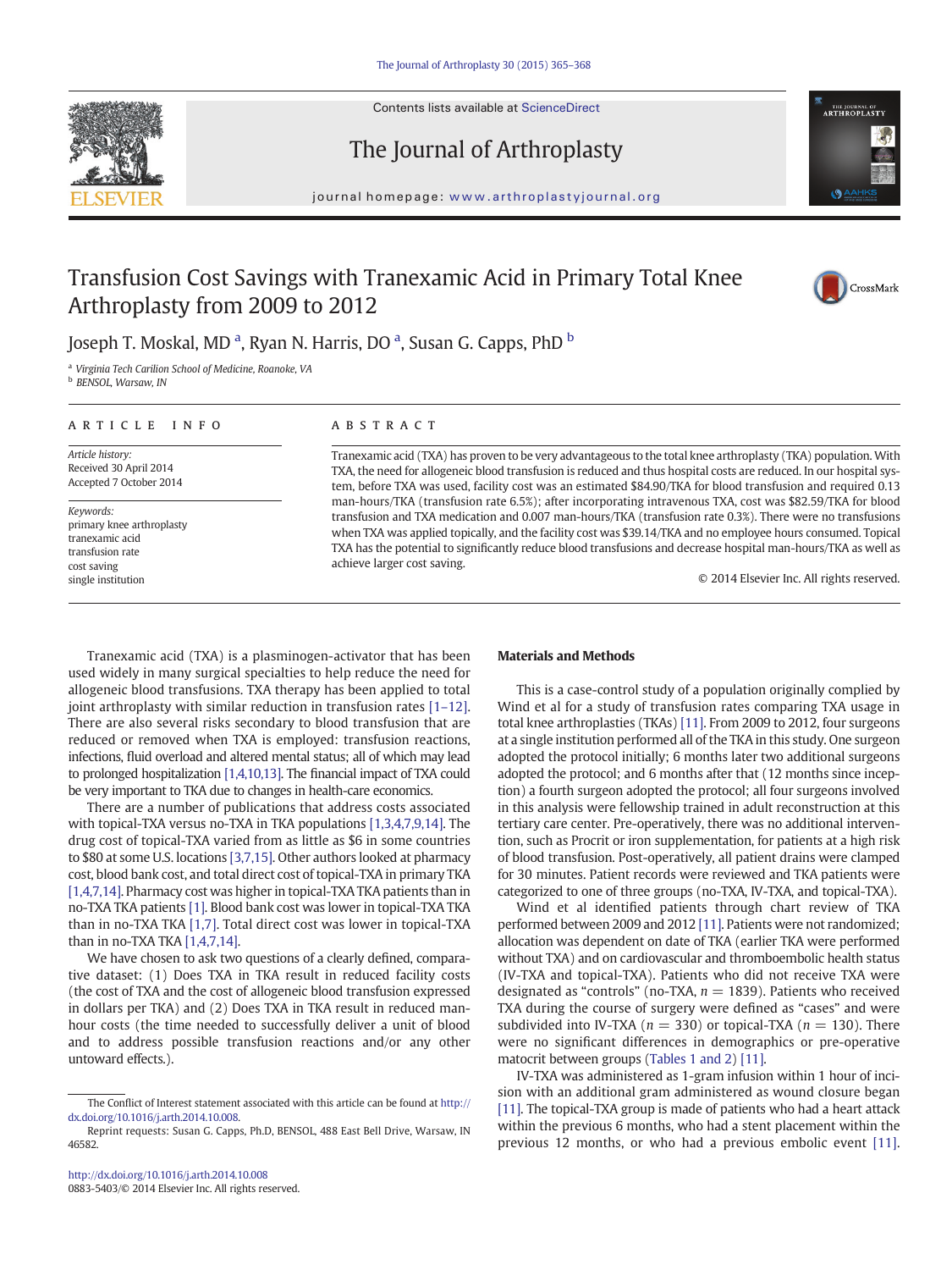<span id="page-1-0"></span>Demographic Information for Male Patients ( $n = 952$ ) (reprinted from Wind et al [\[11\]](#page-3-0)).

|                              | Age | Height                                                                  | Weight (lb) | BMI |
|------------------------------|-----|-------------------------------------------------------------------------|-------------|-----|
| (range)                      |     | No-TXA, mean 66 (31-94) 5'9" (5'1"-6'7") 226 (129-460) 32.1 (19.3-61.8) |             |     |
| IV-TXA, mean<br>(range)      |     | $65 (40-89)$ $5'9'' (5'3''-6'6'')$ 221 (150-355) 31.2 (23.1-48.3)       |             |     |
| Topical-TXA,<br>mean (range) |     | 69 (52-85) 5'9" (5'4"-6'5") 217 (140-277) 30.4 (22-40.8)                |             |     |

For these patients, TXA was placed in the wound before closure and the hemovac drain was clamped for 30 minutes post operatively [\[11\].](#page-3-0)

Allogeneic blood transfusion is the event for determining possible cost savings of TXA usage, therefore a standard measure is needed to determine when to administer a transfusion; a hemoglobin below 8 g/dL was set as the transfusion trigger for all patients and no variations were noted [\[11\].](#page-3-0)

Several elements contribute to facility cost: cost of packed red blood cells per unit, cost associated with tranexamic acid per dose, cost of pre-hospitalization lab work as well as lab work required when a transfusion is ordered, and finally equipment utilization costs. Assistance from the hospital billing and purchasing departments allowed us to assign specific values to each element.

The man-hour cost was determined by working directly with hospital administration, nursing services and laboratory services. The pathway for a unit of packed red blood cells (PBRCs), from donor to TKA patient recipient, was evaluated. Provider, nursing, and blood bank protocols were reviewed to identify the minimum man-hour components of each element on the transfusion pathway. The elements were analyzed for three different outcomes: (1) the time needed to transfuse one unit of PRBCs, (2) the time required to transfuse additional units of PRBCs, and (3) the time associated with management of a transfusion reaction [\(Table 3](#page-2-0)).

Statistical analyses of costs were not performed. Our goal was not to determine if there was a statistically significant reduction but to determine if there was a cost reduction that would have practical significance

#### Results

The cost of packed red blood cells (PRBC) was \$1130/U, each additional unit of PRBC was \$291/U, and the cost of a transfusion reaction during the first unit of transfused blood cost \$1197/reaction. The cost associated with TXA per dose at our institution was \$39.14, one dose being used intra-operatively for topical application. For the two-dose regimen that was needed for intravenous application during this study, the cost was \$78.28.

In the no-TXA group, there were 120 blood transfusions (6.5% of 1839 TKA) at a facility cost of \$84.90/TKA (\$156,137 total). This is compared to 1 transfusions in the IV-TXA group (0.3% of 330 TKA) with a facility cost of \$82.59/TKA (\$27,254 total) and is compared to 0 transfusions in the topical-TXA group (0% of 130 THA) with a facility cost of \$39.14/TKA (\$5,088 total) ([Table 4\)](#page-2-0). Thus, the IV-TXA group

| Table 2                                                                                     |
|---------------------------------------------------------------------------------------------|
| Demographic Information for Female Patients ( $n = 952$ ) (reprinted from Wind et al [11]). |

|                              | Age | Height                                                     | Weight (lb) | BMI |
|------------------------------|-----|------------------------------------------------------------|-------------|-----|
| No-TXA.<br>mean (range)      |     | 65 (31-91) 5'4" (4'6"-6'2") 202 (101-455) 34.4 (19.4-68)   |             |     |
| IV-TXA.<br>mean (range)      |     | 67 (42-91) 5'3" (4'9"-5'9") 188 (113-335) 31.9 (18.9-47.6) |             |     |
| Topical-TXA,<br>mean (range) |     | 72 (52-91) 5'4" (4'7"-5'9") 192 (133-274) 31.7 (22-46.4)   |             |     |

experienced a 95.38% reduction in blood transfusions while the topical-TXA group experienced a 100% reduction in blood transfusions when compared to the no-TXA group.

Analysis of the ratio of money spent on blood transfusion when TXA is used versus when it is not used revealed that when topical-TXA is utilized, there is a 53.90% reduction in cost to the institution associated with blood transfusion and drug delivery, and when IV-TXA is used, the savings is 2.72% when compared to blood transfusion in patients that do not receive TXA ([Table 4](#page-2-0)).

Analysis of man-hour time utilized reveals that it takes at least 95 minutes (1.58 man-hours) to transfuse the first unit of PRBC. When additional units are ordered, another 40 minutes per unit is added to the initial 95 minutes. So a patient receiving 2 U of PRBC will require 135 minutes (2.25 man-hours), while a person receiving 4 U would require 215 minutes (3.58 man-hours). If a patient had a blood transfusion reaction, the additional nursing, administrative and blood bank procedures would require 205 minutes (3.42 man-hours), this was assuming that the transfusion reaction was noted during the first unit of transfused blood ([Table 3](#page-2-0)).

In the no-TXA group, transfusions cost 0.13 man-hours/TKA (236.6 man-hours total) while the man-hours cost for IV-TXA was 0.007 man-hours/TKA (2.25 man-hours total) and the man-hours cost for topical-TXA group was zero man-hours/TKA (zero man-hours total).

The ratio of man-hours spent on blood transfusions when TXA is used versus when it is not used revealed that when topical-TXA is utilized, there is a 100% reduction in man-hours associated with blood transfusion, and when IV-TXA is used, there is an 94.62% reduction in man-hours when compared to patients who did not receive TXA [\(Table 4\)](#page-2-0).

### Discussion

Tranexamic acid treatment in total joint arthroplasty continues to evolve and demonstrates benefits to the patients undergoing these procedures and to the institutions using TXA. To our knowledge, this is the first paper to examine both the facility and the man-hour cost savings associated with TXA usage in TKA at a major joint replacement center. We found that TXA usage was associated with a reduction in facility costs (range: 53.90% topical-TXA to 2.72% IV-TXA) and a reduction in man-hour costs (range: 100% topical-TXA to 94.62% IV-TXA).

There are several weaknesses in our study. First, this is a retrospective study using data from the previous analysis of Wind et al that showed the effectiveness of TXA in reducing transfusions in our total knee population [\[11\].](#page-3-0) A prospective analysis would be a better method to track patient cost in real-time and would require a tracking system or program in place. Second, the review takes place at a single institution, and thus it may be difficult to extrapolate results across different systems and networks. Third, by allocating patients to the topical-TXA group based on medical risk factors, there is the potential for selection bias. Fourth, the lack of blood transfusions and the size of the population in the topical-TXA group clearly create a bias in our cost-analysis; thus, the cost–impact of topical-TXA should continue to be investigated. Fifth, we are unable to create a direct comparison of IV-TXA and topical-TXA due to the discrepancy in population sizes and incidence of blood transfusions. Sixth, outcomes, including complications and adverse events, were not reviewed as part of this analysis, and could affect price estimates significantly. Seventh, the man-hour cost analysis was based on what is perceived as minimum times it takes to accomplish tasks during blood transfusion. These times relating to health care workers represent the most accurate pathway we could identify to perform this review. Electronic Medical Records (EMR) may allow this pathway to be more accurately tracked in a prospective manner and give more precise results in the future.

Several authors have attempted to quantify indirect costs either in the general or orthopedic literature as it relates to blood transfusion. Ralley et al determined that before TXA, their per patient transfusion cost was \$105.98 for TKA and THA patients, while after it was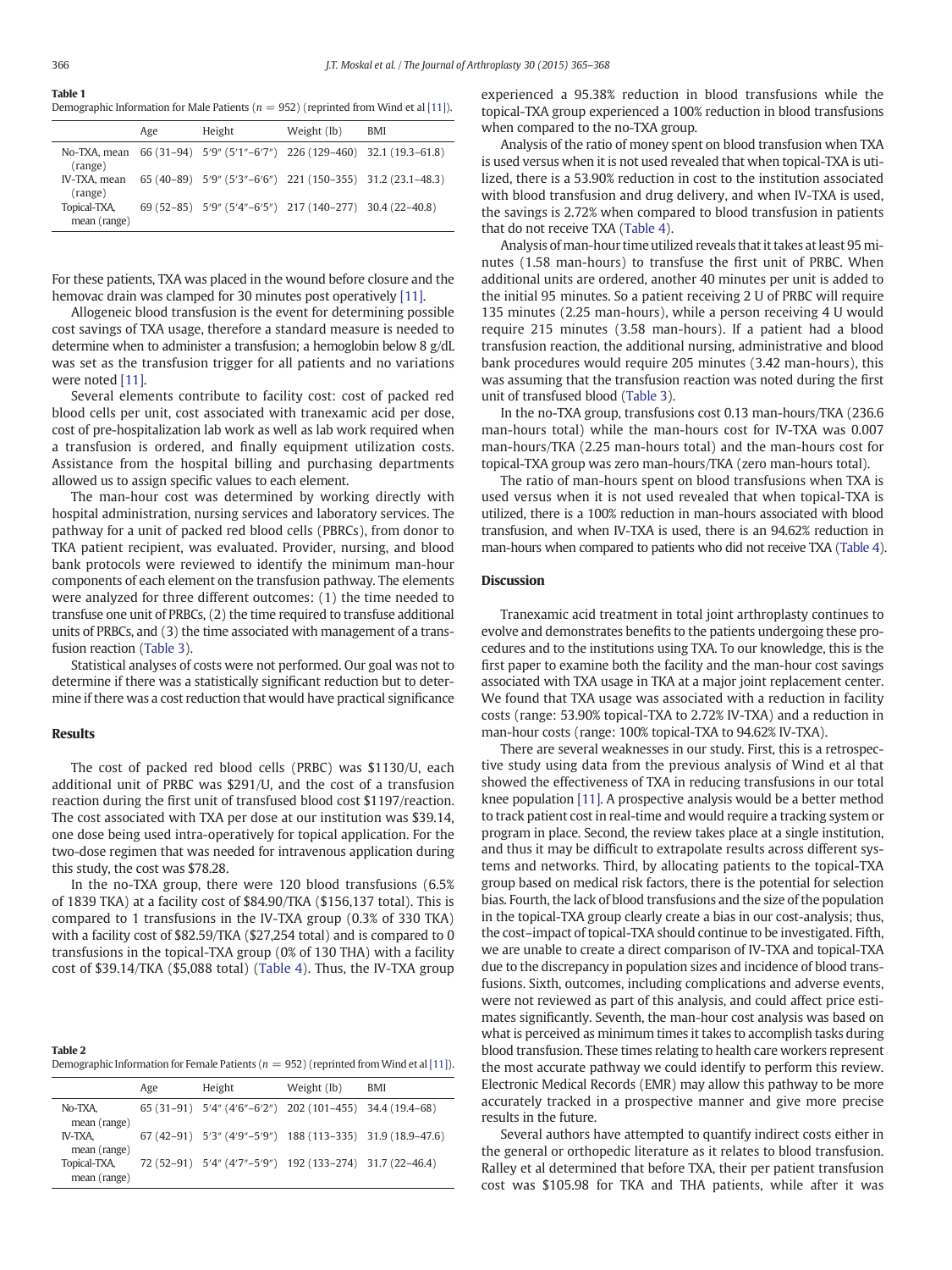<span id="page-2-0"></span>

Transfusion time requirements.

| Providers<br>(Physicians,<br>PA, NP)             | Time<br>[min] | Floor Staff (RN, PCA)                                                                                                                           | Time<br>[min] | Miscellaneous<br>Staff (Lab, Transport)                                                  | Time<br>[min] | <b>Total Time</b>                                                                    |
|--------------------------------------------------|---------------|-------------------------------------------------------------------------------------------------------------------------------------------------|---------------|------------------------------------------------------------------------------------------|---------------|--------------------------------------------------------------------------------------|
| Consent for blood                                | 10            | Acknowledge orders Call/notify blood bank                                                                                                       | 5             |                                                                                          |               |                                                                                      |
| Input orders                                     | 5             | Equipment acquisition                                                                                                                           | 10            | Blood bank receives<br>orders/call Processes request Transport<br>unit of blood to floor | 10            |                                                                                      |
|                                                  |               | Nurse receives blood Nurse/patient<br>education Pre-transfusion VS checkBlood<br>verification (6 points) Begin transfusion<br>within 20 minutes | 25            |                                                                                          |               |                                                                                      |
|                                                  |               | VS 15 min post initiation AND/OR Sign<br>of any reaction Transfusion 2-4 hours VS<br>15 minutes post completion Equipment return                | 30            |                                                                                          |               | Without transfusion<br>reaction for first<br>unit $= 95$ minutes                     |
| Per additional unit                              |               | Per additional unit Equipment/unit<br>switch VS monitor AND/OR Sign<br>of any reaction                                                          | 30            | Per additional<br>unit Blood bank                                                        | 10            | Subsequent units after<br>first unit completed $=$ 40 minutes<br>per subsequent unit |
| Transfusion<br>reaction<br>Pathologist<br>review | 30            | Transfusion reaction Transfusion<br>stopped Event report completed Unit<br>tag completed Unit sent back to<br>blood bank Notify provider        | 30            | Transfusion<br>reaction Blood bank<br>processing Blood<br>bank disposal                  | 45<br>5       | With transfusion reaction<br>(diagnosed during<br>first unit) $=$ 205 minutes        |
| Totals                                           | 45            |                                                                                                                                                 | 130           |                                                                                          | 70            |                                                                                      |

implemented, it reduced to \$40.98, which they estimated saved approximately \$65,000 Canadian dollars annually in their system [\[15\].](#page-3-0) Shander et al described a very thorough review of blood transfusion and the total cost associated with this in the general population, by utilizing a computer program that was tasked specifically for calculating system specific costs once the variables were input, unfortunately, it was not financially feasible to use this program in our study [\[16\].](#page-3-0) As another comparison, it costs \$39.14 US per dose at our facility for topical or intravenous application. In another cost-analysis of both total hip and total knee patients, Gillette et al discussed intangible, direct, and indirect cost analysis as it pertains to elements such as blood/lab cost, pharmacy and surgical suite associated cost, which was similar to our analysis [\[17\].](#page-3-0) Our study differed, though, in that our cost analysis attempted to look at both the facility cost and man-hour cost associated with blood transfusion that was not listed on the hospital bill, but rather by the time and effort quantified by average salary of the employees at the different levels of the transfusion pathway. It was our belief that while some of this cost is likely captured in the room charges and hospital bill of the total knee arthroplasty patients, there are components of staff time

#### Table 4

Costs Associated with Blood Transfusions and Use of TXA in Primary Total Knee Arthroplasty.

|                                                             | No TXA    | <b>TXA IV</b> | <b>TXA</b><br>Topical |
|-------------------------------------------------------------|-----------|---------------|-----------------------|
| TKA, n                                                      | 1839      | 330           | 130                   |
| Transfusions, n                                             | 120       | 1             | $\Omega$              |
| Transfusions cost. \$                                       | \$156.137 | \$1422        | \$0                   |
| TXA cost. \$                                                | \$0       | \$25,832      | \$5088                |
| TXA and transfusions cost. $\texttt{S} =$                   | \$156,137 | \$27.254      | \$5088                |
| Transfusions labor, hours $=$                               | 236.6     | 2.25          | O                     |
| Transfusion rate, $\% =$                                    | 120/1839  | 1/330         | 0/130                 |
|                                                             | (6.5%)    | (0.3%)        | (0%)                  |
| TXA cost per TKA performed, \$                              | \$0       | \$78.28       | \$39.14               |
| TXA and transfusions cost<br>per TKA performed, \$          | \$84.90   | \$82.59       | \$39.14               |
| Transfusions labor per TKA performed, hrs                   | 0.13      | 0.007         | $\Omega$              |
| Reduction in transfusion rate<br>per TKA performed          |           | 95.38%        | 100%                  |
| Reduction in TXA and transfusions cost per<br>TKA performed |           | 2.72%         | 53.90%                |
| Reduction in transfusions labor<br>per TKA performed        |           | 94.62%        | 100%                  |

Reduction per TKA performed  $=\frac{measure_{No} -_{TXA} - measure_{TXA}}{measure_{No} -_{TXA}}$ 

that go underappreciated and that are an important part of the savings observed from this study.

Even though this review is about cost analysis, several findings may contribute to patient care. The amount of time that is dedicated to performing a blood transfusion for even 1 U of PRBCs was revealing when it is broken into its components. The highest impact is to the inpatient hospital unit and nursing staff. While Shander et al showed the cost associated with delivering and monitoring blood products to patients, their paper did not describe a time breakdown of this in the manner in which we have done [\[16\].](#page-3-0) Regardless of institution size, from a high volume joint arthroplasty center to a small community hospital, to reduce the amount of cumulative time that staff spends performing blood transfusions, and re-direct that time into other processes improves efficiency, safety, and patient care. Our analysis revealed that over 220 hours of employee productivity can be gained when the same number of TKAs accomplished with TXA were compared to the number performed without.

Transfusion reactions also have associated facility cost and manhour cost consumed in treatment. In reviewing the cost of transfusion reactions, we did note that there were no transfusion reactions to account for in our current TKA study population. For comparison purposes, our previous analysis reviewing the THA population noted 2 transfusion reactions (2/1595) and cost \$2,979 and 6.8 manpower hours. The national average for a transfusion reaction is 1–3%, depending on what reaction occurs. This is another risk to the patient that can be mitigated if the quantity of transfused blood can continue to see significant reductions.

The data from this study can be used to identify potential areas of savings in both a hospital system and also to the patient when TXA is used appropriately to reduce blood transfusions. Our review identified a potential savings of 95% or greater on blood transfusion cost compared to the previous baseline in the TKA population, when IV or topical TXA is used. The combination of savings from the facility and man-hour costs of blood transfusion can be over \$600,000 in a 10-year period if appropriate surgical case volume is continued. In addition, several studies have shown decreases in hospital stay when TXA is utilized. Gilbody et al showed a decrease in hospital stay by 1.2 days when topical TXA is used in its TKA population, and also 1.0 days in its THA population [\[4\].](#page-3-0) Alshryda et al also showed decreased length of hospital stay by 1.2 days in their TKA analysis [\[14\]](#page-3-0). Chimento et al additionally showed a decrease length of stay, from 5.3 to 4.7 days in TKA patients [\[1\]](#page-3-0).

This financial savings is not only to the hospital system, but also for the patients, and is extremely important due to healthcare changes.